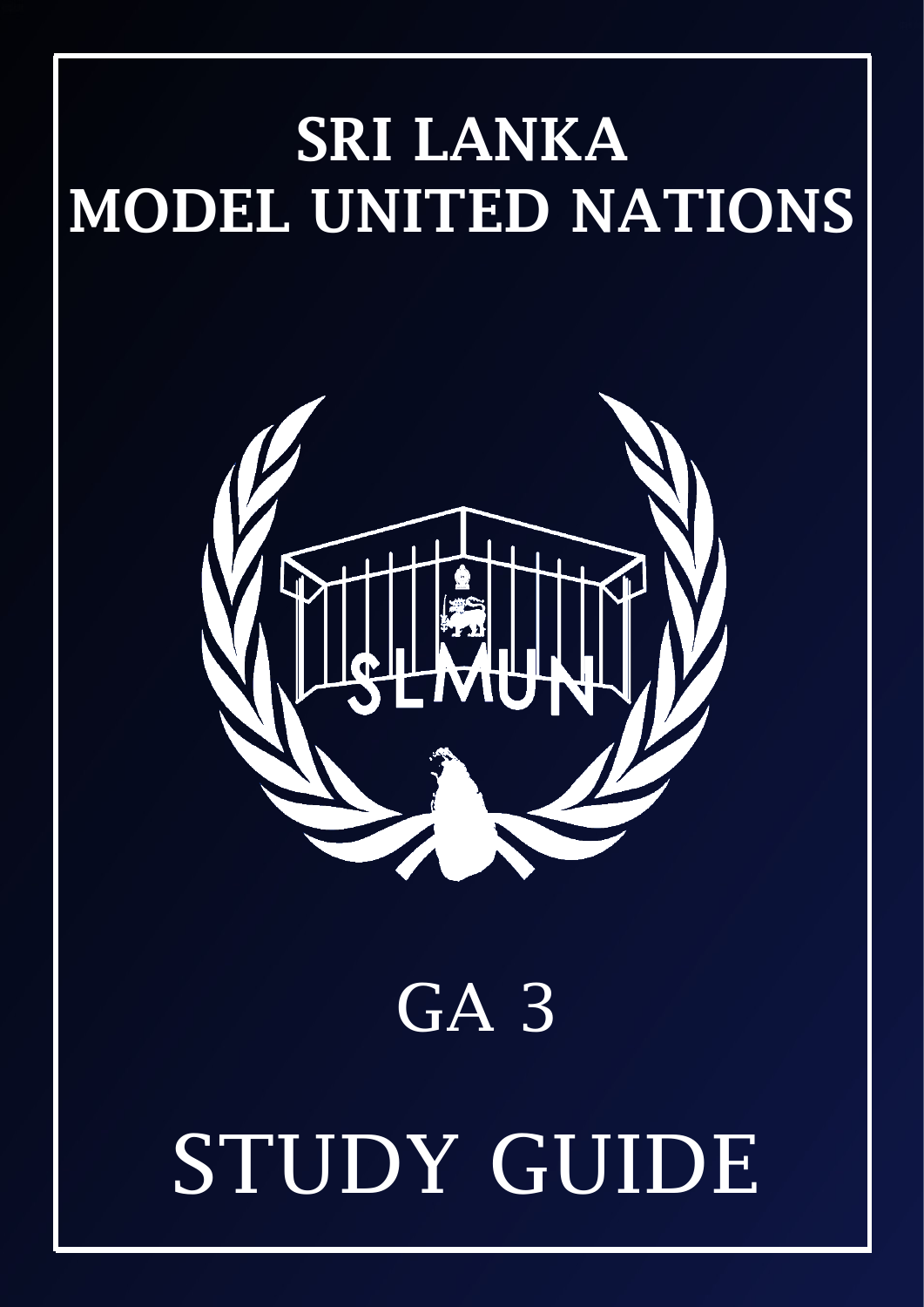# Introduction

Themandate of the committeeis as such;issuesregardingfair treatment ofminorities especially women and children, crime prevention and justice, protection of children, promotionof fundamental rights and acting against racism and discrimination are to name a few.

TheCommitteealsoaddressesimportantsocialdevelopmentquestions such as issues related to youth,family,ageing,persons with disabilities and international drug control.

In order to obtain an understanding of the General Assembly powers, delegates are encouraged to read the chapters dedicated to it in the UN charter. Hence, the delegatesofSLMUN2019are encouraged to formulate wholesome discussion topics that come under the scope of the UN charteritself.

# **The Agenda**

**Conference Topic:** Examining child rights in conflict areas.

**Practice Debate Topic:** Inclusive development of persons with disabilities.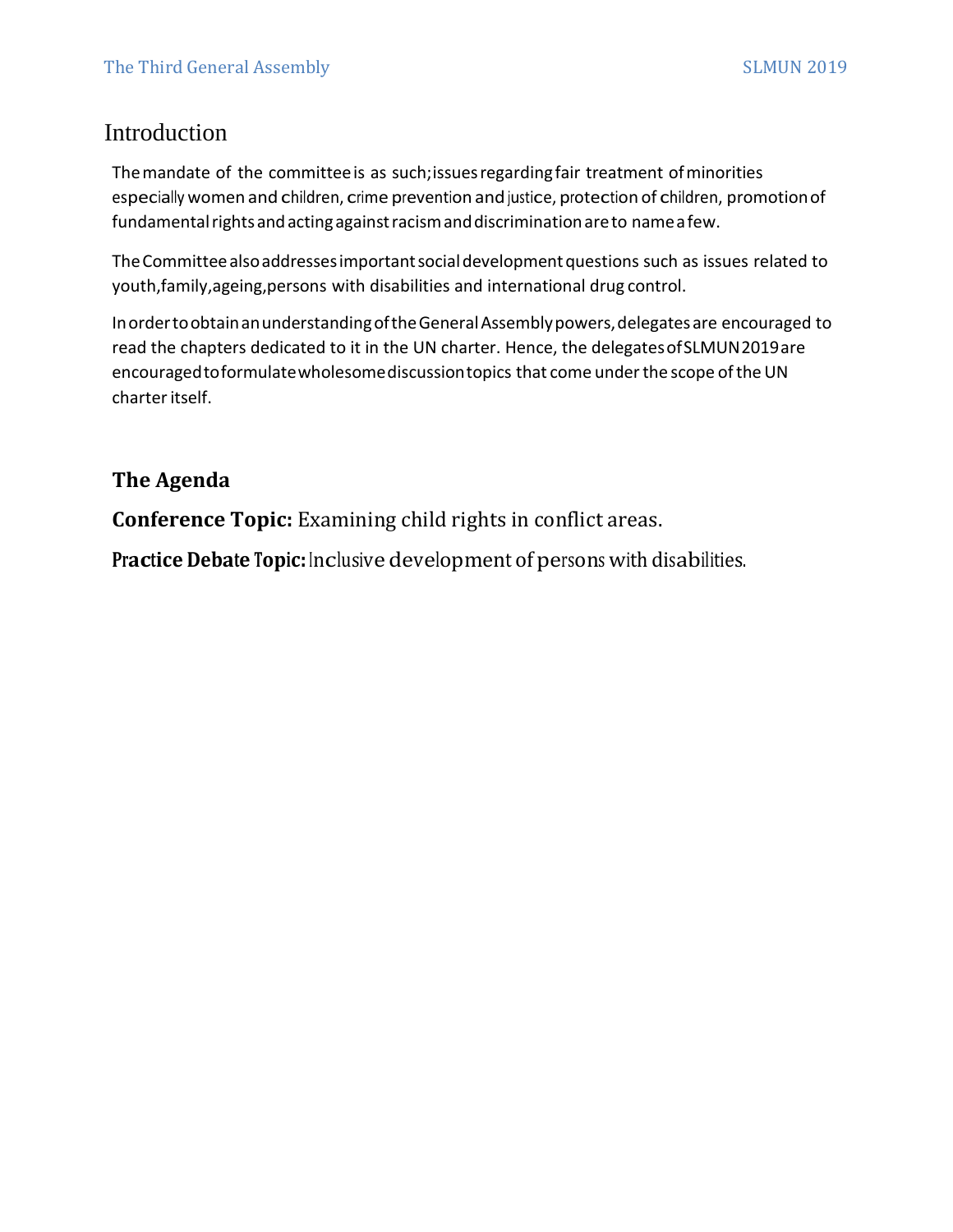#### **Background**

Rights are fundamental, inalienable principles or norms to which a person is inherently entitled to, as he or she is a human being. A person referred to as a minor and that is younger than the age of majority which ranges between 18 and 21 is identified as a child. The Geneva Conventions (1949) along with their additional protocols,the UNCRC (The United Nations Convention on the Rights of the Child – 1989), the Rome Statute of <sup>1998</sup> of the International Criminal Court all highlight the principles and provisions with regards to protecting children in conflict.

With more than half the world's refugees being children, disruption of education, contraction of the HIV infection with rape being used as a weapon, recruitment of child soldiers and finally gruesome killings while going against child rights, is also a threat to achieving any of the MDG's (Millennium Development Goals) of eradicating poverty to achieving environmental sustainability.

Many of the impacts on children in conflict areas still have not been displayed in statistics. While around 115, 000 children have already been released, formidable challenges remain. Global talks and action will contribute towards preventing the violation of child rights and creating programs that will positively impact their futures.

While ending child recruitment is important, it isn't the only challenges children in war ridden areas face. Focus has to be centered on explosive weapons and remnants of war (including educating children on the dangers of possession, usage and their vulnerability with regards to weapons), health and education.

War also has rules and it is important to abide by them. In an increasingly conflict ridden world, the tendency to respect the rights of minority parties is depleting. Thereby, ending the infringement of child rights involves ending conflict to an extent. There is a need to respond to violent extremism often targeted at children with humanitarian law at its epicenter.

This guide will help understand two notable events with regards to infringement of child rights due to conflict, which delegates can use towards formulating points in order to contribute towards protecting and nurturing children.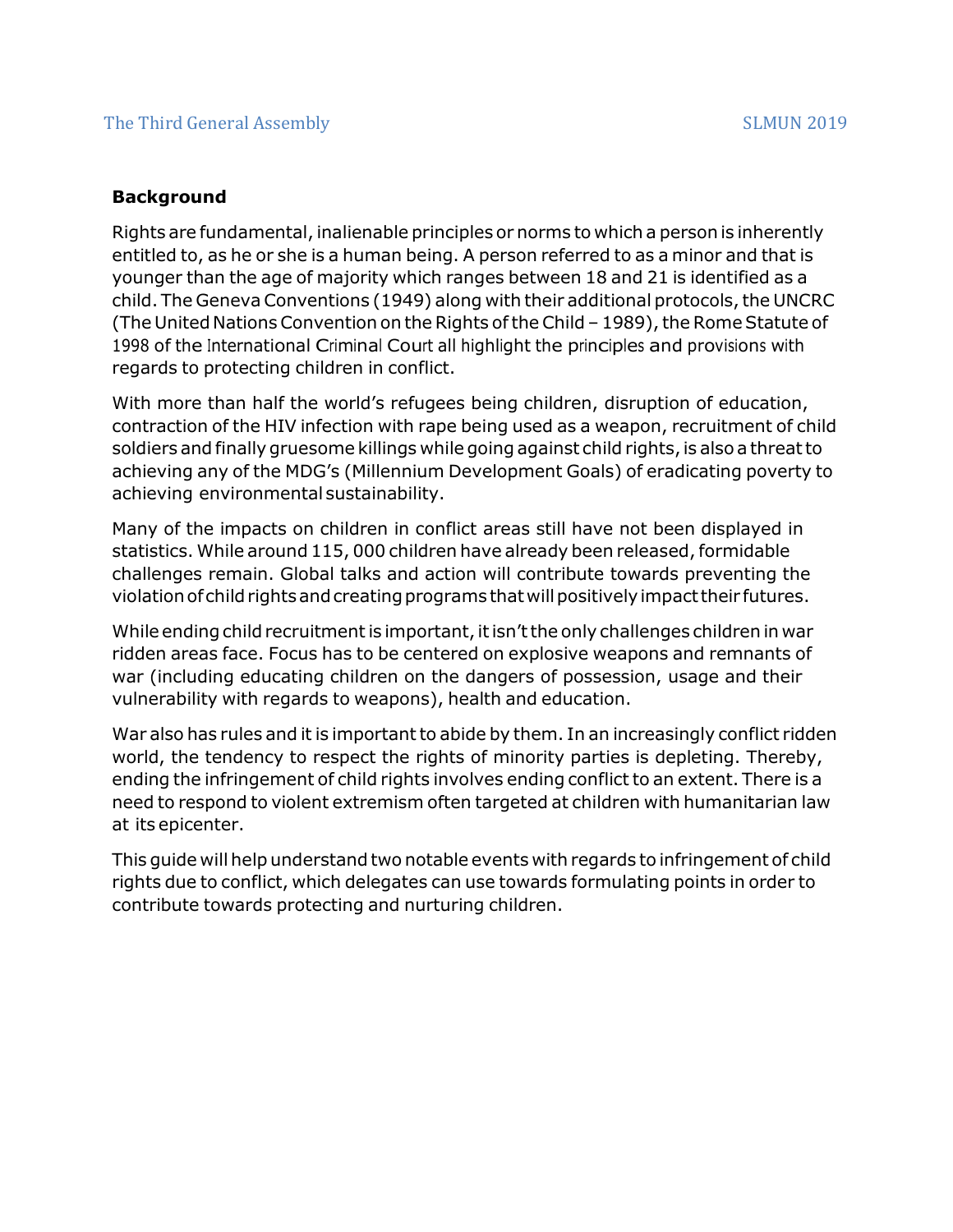# Case Studies **Syria 2010**

Terrorist groups ISIS and Al-Nusrah have violated child rights in the form of recruiting, torturing and killing between 2010 and 2015. The Wahhabi regime assisted with the massacre of children in areas such as Al-Zara. The suffering of children in refugee camps had also been brought to attention. Children in the occupied Syrian Golan are mistreated and harassed. Children in this nation have gone up to periods of six years void of schooling, along with thousands being killed in the process. Syrian children continue to be recruited by armed groups due to the extreme poverty that exists in the region. Most of the child soldiers happen to be those kidnapped by extremist groups suchas ISIS.Thecountryrequireshumanitarianaidinorder topreventthemaimingand killing of children in conflict. Humanitarian requirements of the country continue to outweigh the International response. This calls for the dissolving of radical armed groups and the creation of an effective program that enables these children to receive essential aid and taking measures towards revitalizing education mechanisms to improve the future prospects of these children.

### **Palestine 2015**

Palestine has been a war ridden country for a number of years. This affected the nation's children trapped in conflict zones. The creation and spreading of even more extremist groups increased child recruitment and the infringement of their rights. Groups such as Da'esh and Al-Qaida operate with the objective of carrying out missions of inflicting terror. This includes a widespread abduction of children being carried out in efforts to torment civilians and threaten the Iranian government. In Gaza, within the time span of a month, around 2995 Palestinian children had been injured with 540 murdered. Palestinian children are terrorized and injured by the occupants with impunity. Extra-judicial execution has taken the lives of more than <sup>40</sup> children since October 2015. Moreover, an increasing number of children continue to be arrested and detained by the occupying force. 136 of the 860 children arrested in East Jerusalem were aged between 7 and 11 years. The importance of holding violators of child rights accountable continues to be highlighted by Palestine and calls for International action to be taken.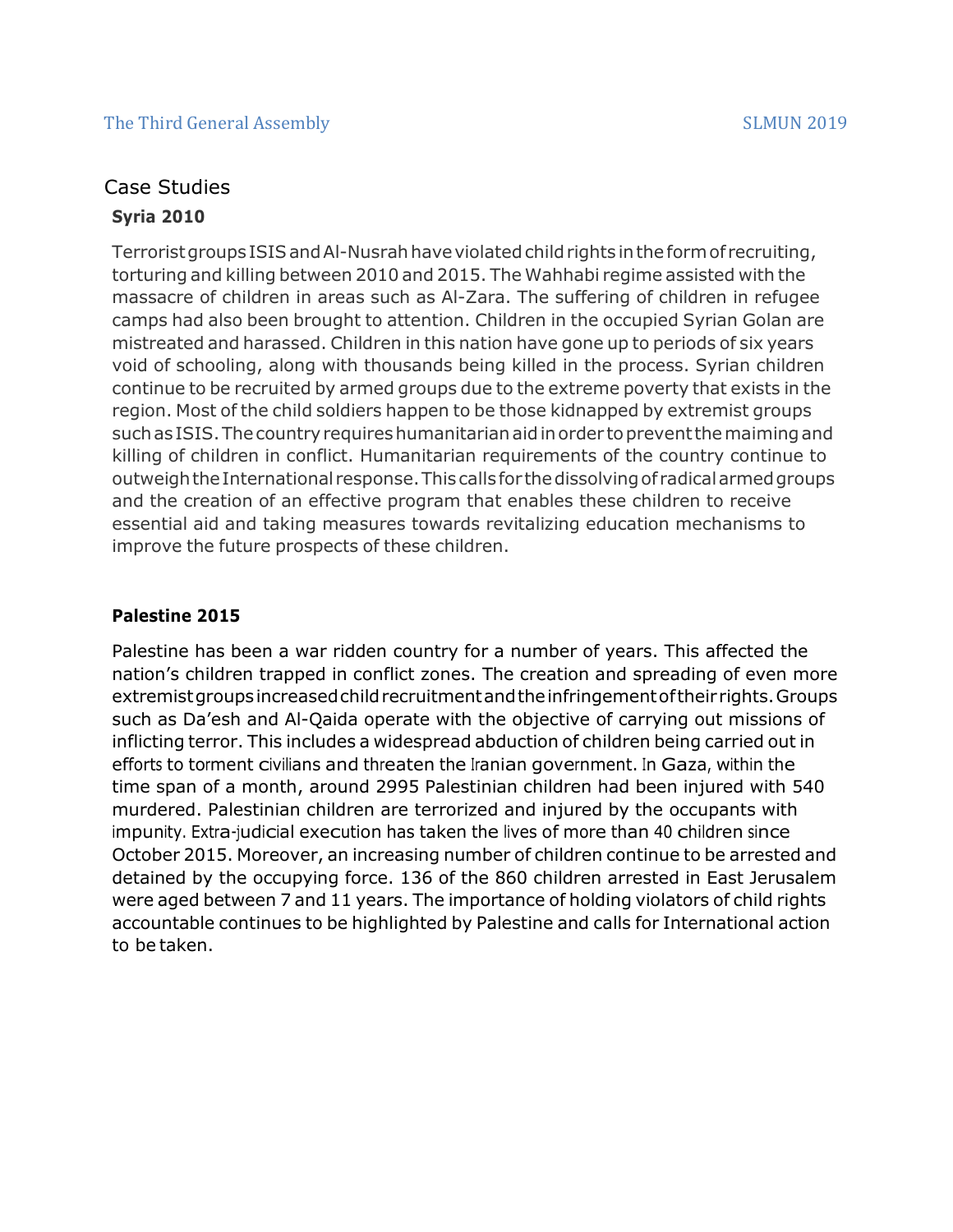### Points toconsider

As delegates observe and analyze similar case studies, they are advised to make note of the following.

- 1. The role of International crisis management in protecting children.
- 2. Disparity between ethical treatment and violation of rights.
- 3. Objectives and goals of children in conflict areas.
- 4. The role of the UN in safeguarding the rights of children during conflict.
- 5. The extent to which the rules of war are followed in conflict.
- 6. How can conflict free nations help countries engulfed in war protect their children?

Delegates are requested to further research into similar case studies, specifically those that highlight the abuse and horrific action being taken against minors in conflict filled zones.

They are also expected to be aware of the powers and limitations of the UN with regards to taking action to uphold the rights of children during conflict.

Questions such as whether UN action being taken in reference to peacekeeper efforts are violations of child rights within itself due to exploitation and misuse of conflict situations must be answered by the delegates.

The extent to which there is a need to formulate humane protocol to tackle the harmful effects of conflict on children is at question as well.

## Further Reading

[https://www.unicef.org/chinese/protection/files/Armed\\_Conflict.pdf](https://www.unicef.org/chinese/protection/files/Armed_Conflict.pdf) <https://www.un.org/press/en/2016/sc12470.doc.htm>

<https://borgenproject.org/child-soldiers-in-syria/>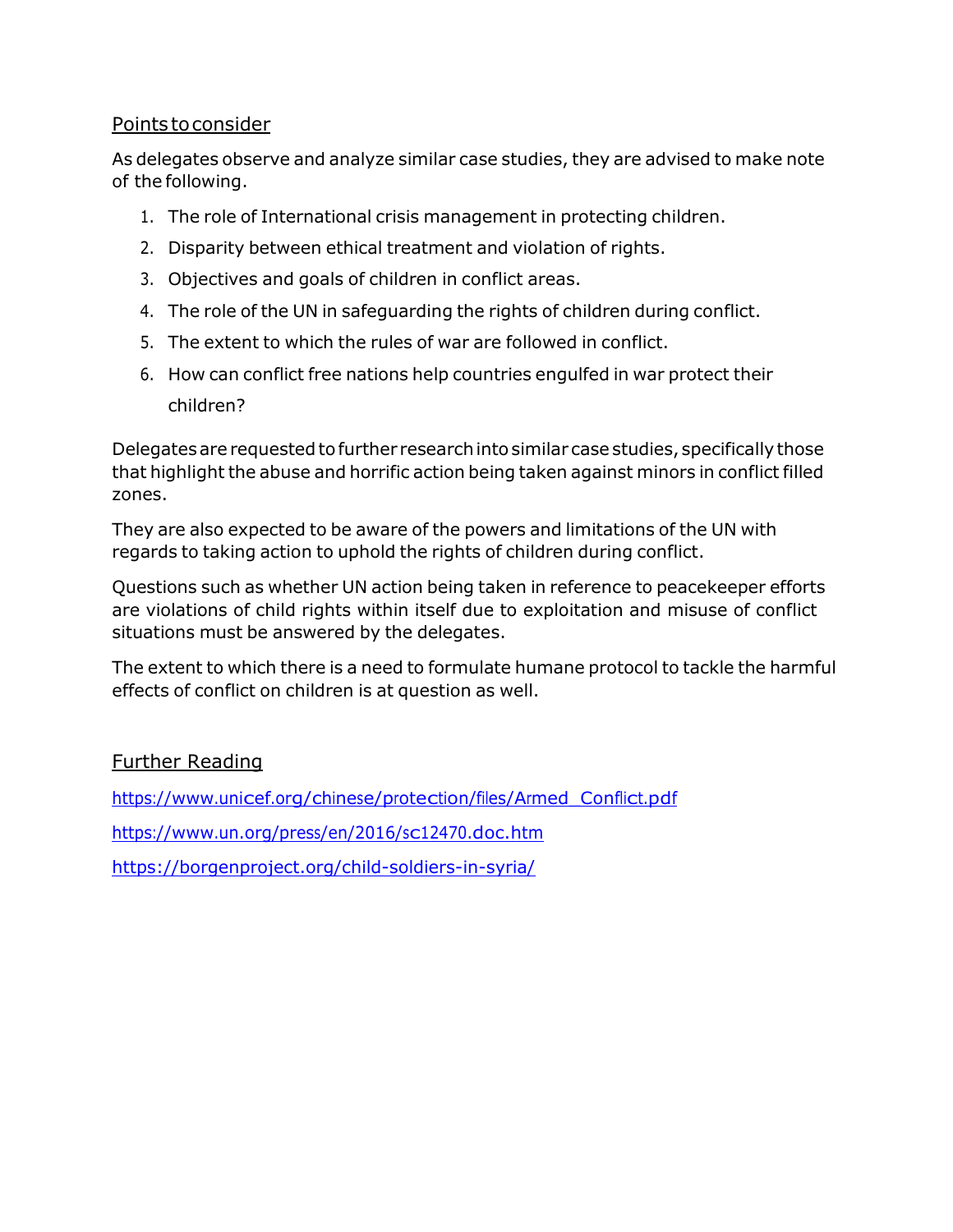# Practice Debate Topic**:** Inclusive development of persons with disabilities.

### **Background**

Disabilities refer to impairments that restrict everyday activities. Disabled persons account to create one of the largest minority groups in the world, representing around 1.5 billion individuals. Inclusion and equality are of great importance with regards to achieving sustainable development goals with exclusion leading to backwards development. Policies such as the CRPD (Convention on the Rights of Persons with Disabilities) have been adopted in an effort to move into a more human rights based model of society.

Marginalization of persons with disabilities can lead to harmful socio-economic impacts. Disregarding around 15 percent of the world's population can cost countries between 1-7 percent of GDP (Gross Domestic Product). While unemployment rates are significantly high for those with impairments, their peers' void of disabilities do not face similar discrimination which leads to unequal opportunity for career progression in the workplace.This is also noting that disabled individualshave significantlyhigher costsof living with regards to added medical and living expenses. This increases the risks of extreme poverty, especially in developing countries.

Moreover, the opportunities that disabled people have are limited in the case of education. Over half the students that are disabled do not attend school with some countries reaching as high as 90 percent. The same can be said with regards to inaccessible facilities, non-inclusive services and transportation systems that fail to incorporate ways to include disabled individuals.

It is also important to note that in the case of conflict or sudden evacuation, the disabled aren't given the necessary priority and tend to be left behind or abandoned. Hence it is necessary to formulate contingency plans that include the quick evacuation of persons with disabilities and not necessarily give priority to the non-disabled individuals.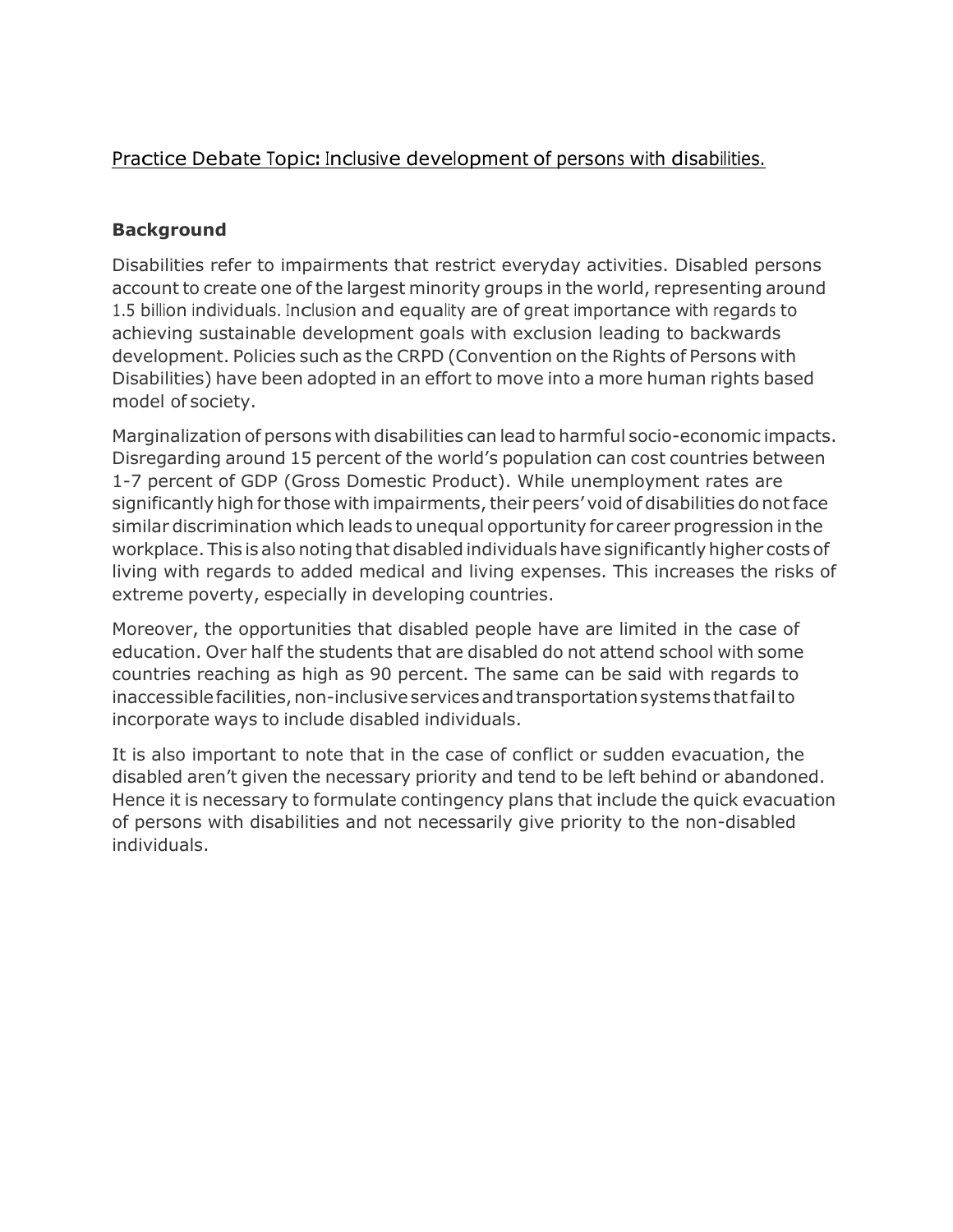## CaseStudy

### **Albania 2016**

Being the second poorest country in Europe, Albania struggles with development. The nationhavingpreviouslysufferedacommunistdictatorshipisnowfindingitincreasingly difficult to account for the disabled minority of their population. There is still no inclusive statistic with regards to the number of disabled individuals in the country. Medical and education sectors haven't made progress in taking steps towards facilitating disabled people and engaging in rehabilitation. According to the 'National Strategy on People with Disabilities'those that are impaired face extremely high unemployment rates and only around 24 percent of people partially able to work have found employment. The Government of Albania has now approved an action plan which will take place over the course of four years between 2016 and 2020 and highlights ways to prevent discrimination, reduce barriers to services andfulfilling the rights ofthe disabled. The current plan was created in line with principles associated with laws set out on inclusion of and accessibility for the disabled along with outlining priority areas of the European Disability Strategy. A clear funding gap with regards to the implementation of planned measures has been identified and resolutions to increase inclusiveness of disabled individuals are beingmade.

### Points to consider

- 1. Causes of disabilities and ways to avoid them.
- 2. How political, humanitarian and socio-economic factors of a country affect the disabled.
- 3. Concerns relating the infringement of rights of disabled individuals.
- 4. Addressing the outdated strategies concerning inclusive development of the disabled.
- 5. How the living conditions of the disabled can be improved.
- 6. Issues of discrimination faced by the impaired.
- 7. The role of NGO's in spreading awareness.
- 8. Renewed policies to facilitate the involvement of the disabled.
- 9. Direct correlation between disability and extreme poverty.
- 10. Concerns regarding equal opportunities for employees regardless of disabilities.